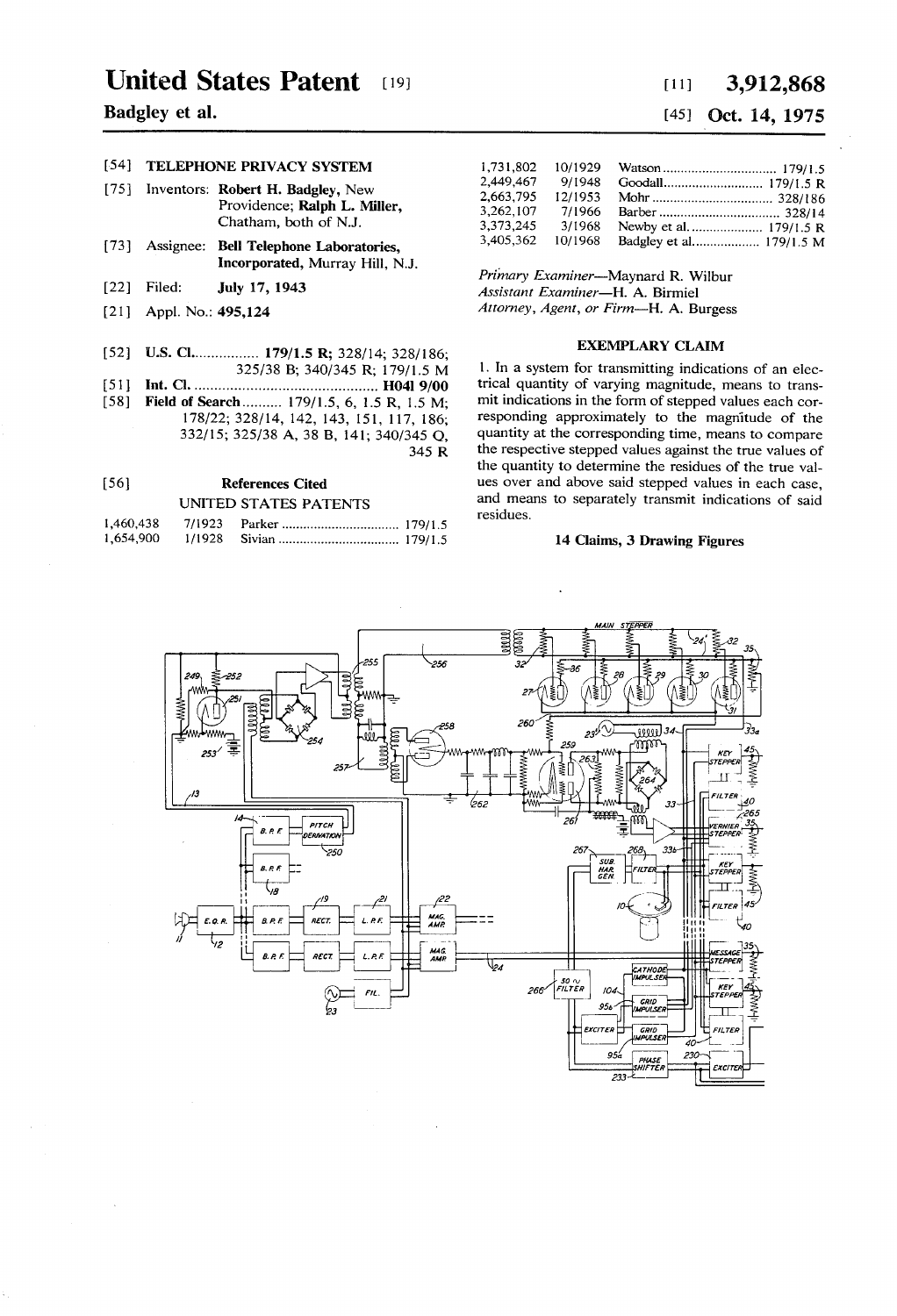

**INVENTORS** 

R. H. BADGLEY<br>R. L. MILLER BY Kasugers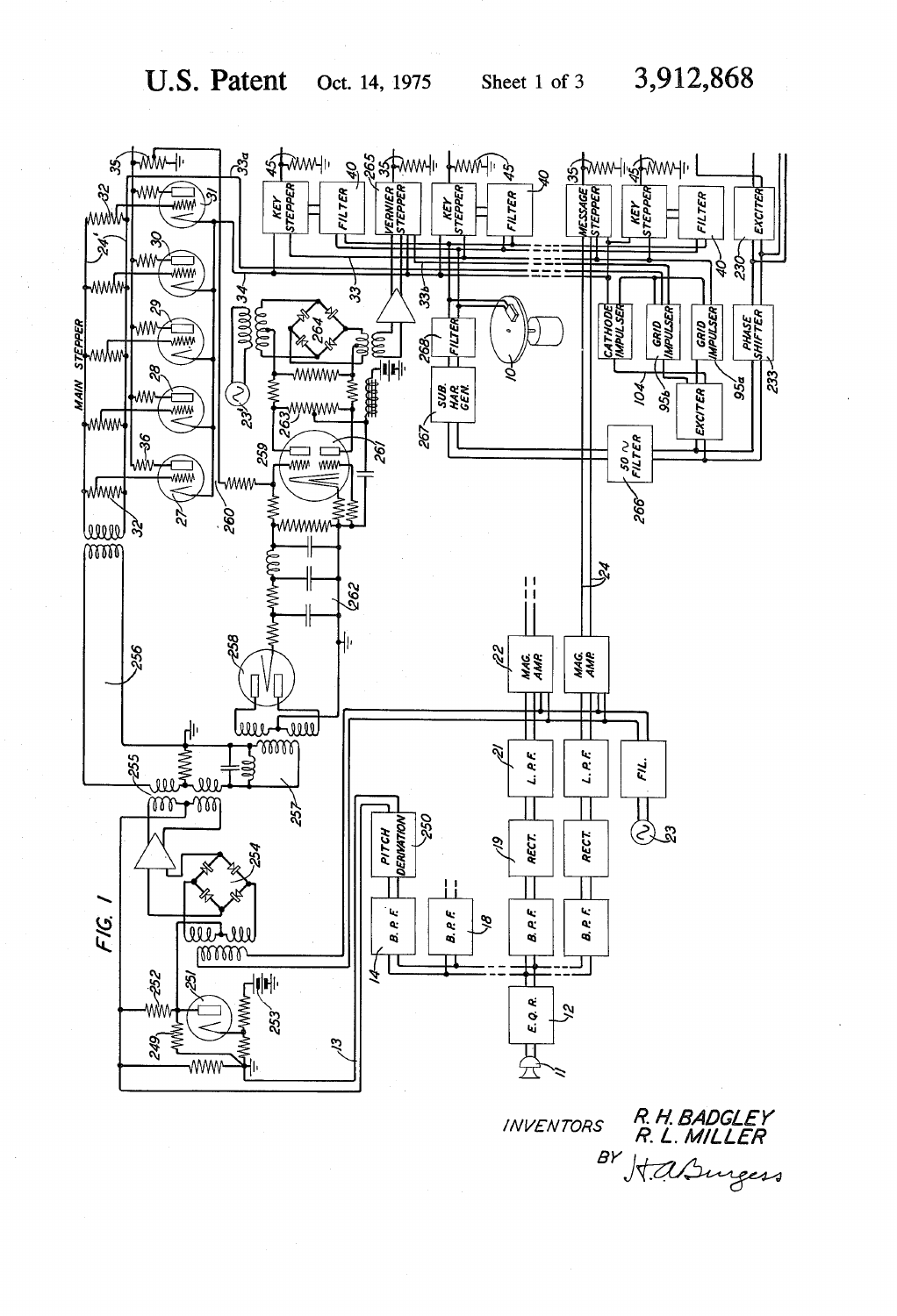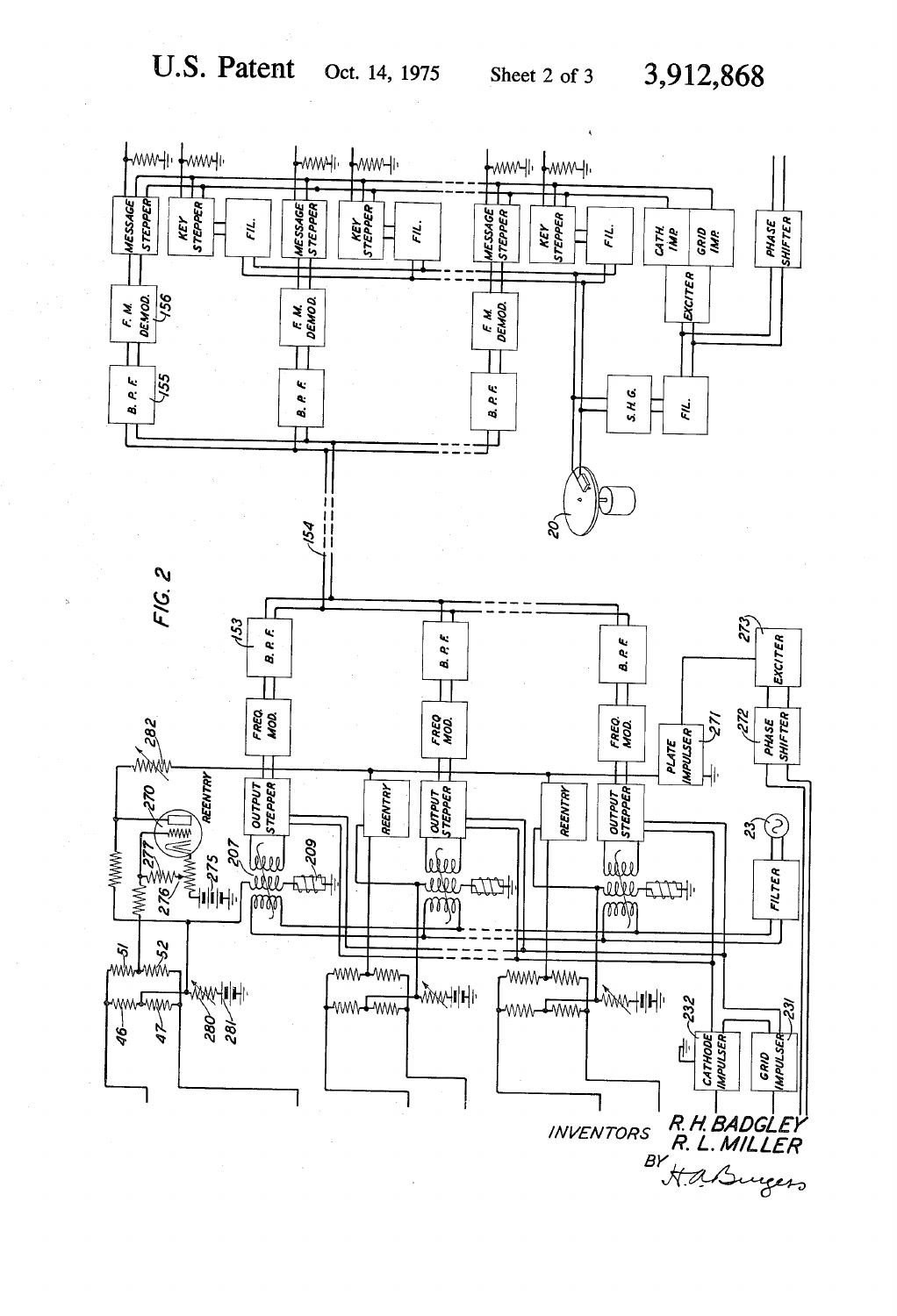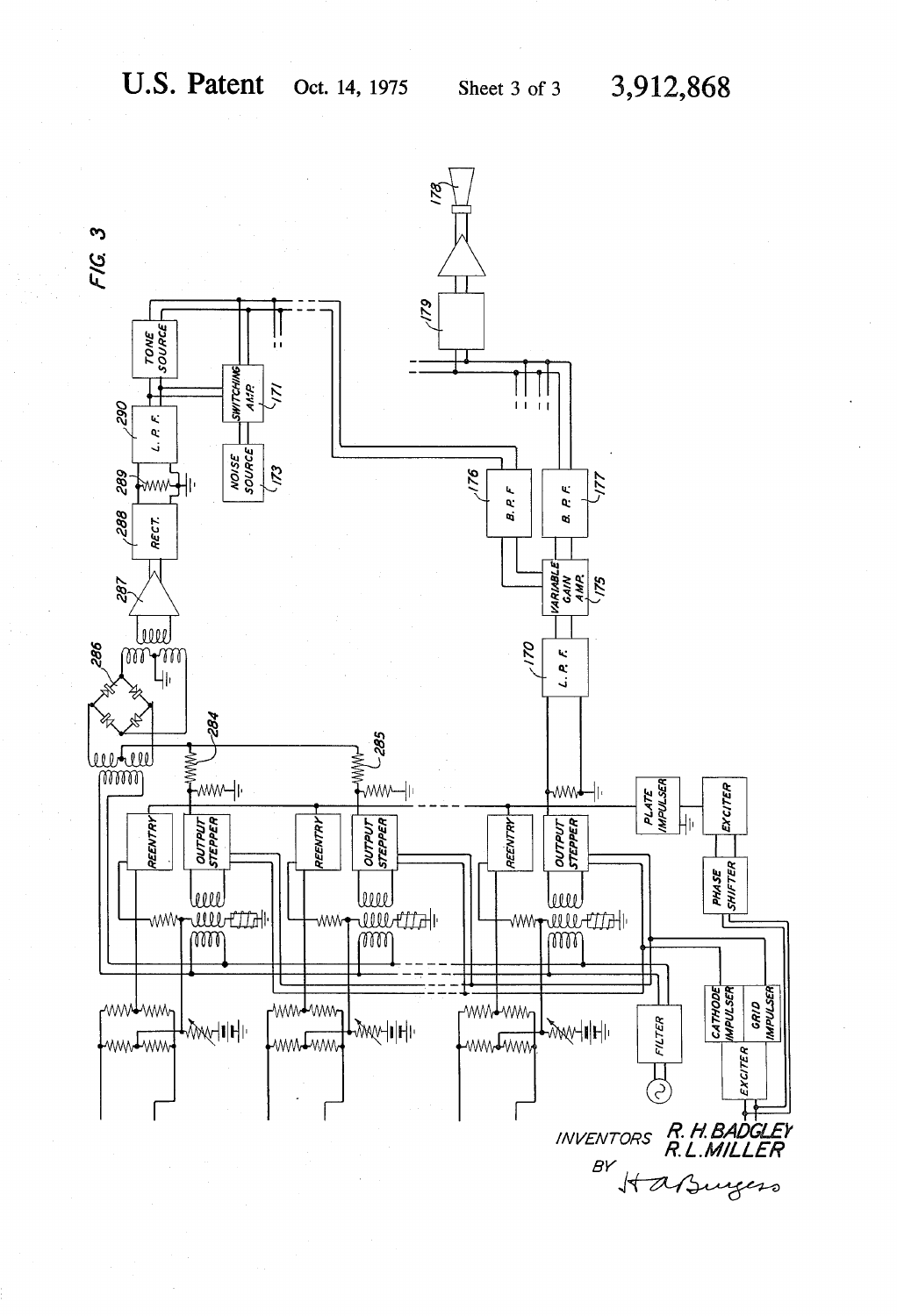### TELEPHONE PRIVACY SYSTEM

The present invention relates to the transmission of signal or other current variations and involves sending indications of stepped values to represent both main 5 steps and subdivisions of each main step in order to se cure a closer representation of the original signal or other variation than is given by the main steps alone.

The invention is of general application but will be dis closed in connection with a speech privacy system and specifically one in which the speech to be sent is first analyzed to derive elemental components including the fundamental pitch (vocal cord frequency) and in which the invention is employed to transmit information of this frequency and of its variation with time.

A system of the general type to which the invention is applicable is disclosed in Dudley U.S. Pat. No. 2,151,091 dated Mar. 21, 1939 and that system has come to be known as the vocoder. In that system the input speech waves are analyzed into components rep-  $20$ resentative of the frequency spectrum distribution of sound energy and components representative of the fundamental pitch, and the speech is reconstructed at the reproducing point out of these various components and locally produced energy.

It has been proposed to secure a high degree of se crecy in speech transmission by application of secrecy methods to the transmission of the individual compo nents in such a system. One system for accomplishing secret transmission in this manner is disclosed in Lund- 30 strom-Schimpf application Ser. No. 456,322, filed Aug. 27, 1942. While the present invention in its broader as pects is capable of application to other types of em bodiment, it will be disclosed herein as embodied in a system of the type disclosed in the Lundstrom-Schimpf <sup>35</sup> application. In this aspect the invention is in the nature ofa modification of and improvement upon the system disclosed in the Lundstrom-Schimpf application.

In the method of transmission disclosed in that appli cation for securing secrecy in transmission of the individual speech components the currents representing these components are converted to stepped wave form. The total range of strengths of current above zero is divided into five steps, by way of example, and no in temediate strengths are transmitted. It is found that  $45$ when this is done to the current representing the funda mental frequency, the received reconstructed speech has a tremulous or jumpy pitch characteristic which may be unpleasant. It is desirable, therefore, to trans mit finer gradations of the pitch than are represented 50 by these five steps. This could be done by dividing the range into a multiple of five parts and using a corre sponding multiple number of standard channels each sending five steps of current. This would require a large number of such transmission channels to effect much improvement. For example, if thirty steps were to be sent, six such channels would be needed.

The present invention achieves the desired result of transmitting a large numer of finely spaced steps of the 60 pitch~defining current by using a small number of chan nels. such as two. One such channel sends large steps covering the total range, while another channel sends steps indicating small subdivisions of the range in cluded between one step and the next in the first chan nel.

In the specific system to be disclosed, a stepper is included in the main pitch transmission channel to con

vert the input gradually varying pitch-defining current into a stepped current with five steps above zero. If the input current at any instant exactly corresponds to one of the step values, nothing is sent over the auxiliary pitch transmission channel. If the input current has a value somewhere between one step value and the next. a determination is made of the excess value of such cur rent over the next lowest step and a current is sent over the auxiliary pitch transmission channel which gives a measure of this fractional step value. This fractional step current is amplified by a factor of six and applied to a standard type stepper so that the line current in the axuiliary channel has a similar total range to that in the main channel. At the receiver a six-to-one reduction is 15 made in the current from the auxiliary channel and this is then added as a fractional step to the current re ceived over the main channel. In this way, the use of the two channels permits the pitch—defining current to be divided into a total of thirty-five steps above zero. This may be seen from considering that the main step 0 to 1 is divided into steps  $0 - 1'$ ,  $1' - 2'$ ,  $2' - 3'$ ,  $3' - 4'$ , 4' - 5', and 5' - l by the auxiliary five-step stepper, cur rent less than 1' being sent as zero current in both channels and current in excess of 5' being sent as step  $25$  1 - 0. This same thing is true of each main step except that above step  $4 - 5'$  which is divided into five parts since there is no step above 5 - 5'.

The invention will be more fully understood and its various features and objects ascertained from the fol lowing detailed description and from the accompnay ing drawing in which FIGS. 1, 2 and 3 when placed in line with each other from left to right in that order show in schematic circuit diagram a complete two-way sys tem embodying the present invention, to the extent requisite for an understanding of the construction and mode of operation of the same.

In the various figures of the drawing, various ele ments of the system are identified by the same refer ence characters as are used to identify corresponding elements in the Lundstrom-Schimpf disclosure.

55 The left-hand portion of FIG. 1 shows in block dia gram the analyzer part of a vocoder while the right hand portion of FIG. 3 gives a similar showing of the synthesizer part of a vocoder. The circuits and appara tus intervening between these portions are for coding, transmitting and decoding the vocoder channel cur rents so as to render the transmission secret. The se crecy is obtained by adding to the vocoder currents be fore transmission masking or key waves obtained from a suitable record, indicated at 10 in FIG. 1, and the decoding is accomplished by supplying identical masking waves at the receiver suppplied, for example, from a suitable record indicated at 20 in FIG. 3. The recorded material is assumed to be known only to the communi cating parties.

The single record 10 or 20 has recorded on it as many separate codes or key waves as there are channels to be transmitted, for example, twelve if we assume ten speech spectrum channels and two fundamental pitch channels. A greater or lesser number may actually be used depending on requirements.

65 Preparatory to adding the code currents or masking waves to the vocoder channel currents, each vocoder channel current passes through a stepper to change the current from a gradually varying current to one chang ing in abrupt steps. Each code current is similarly con verted to a stepped wave, the steps in both the message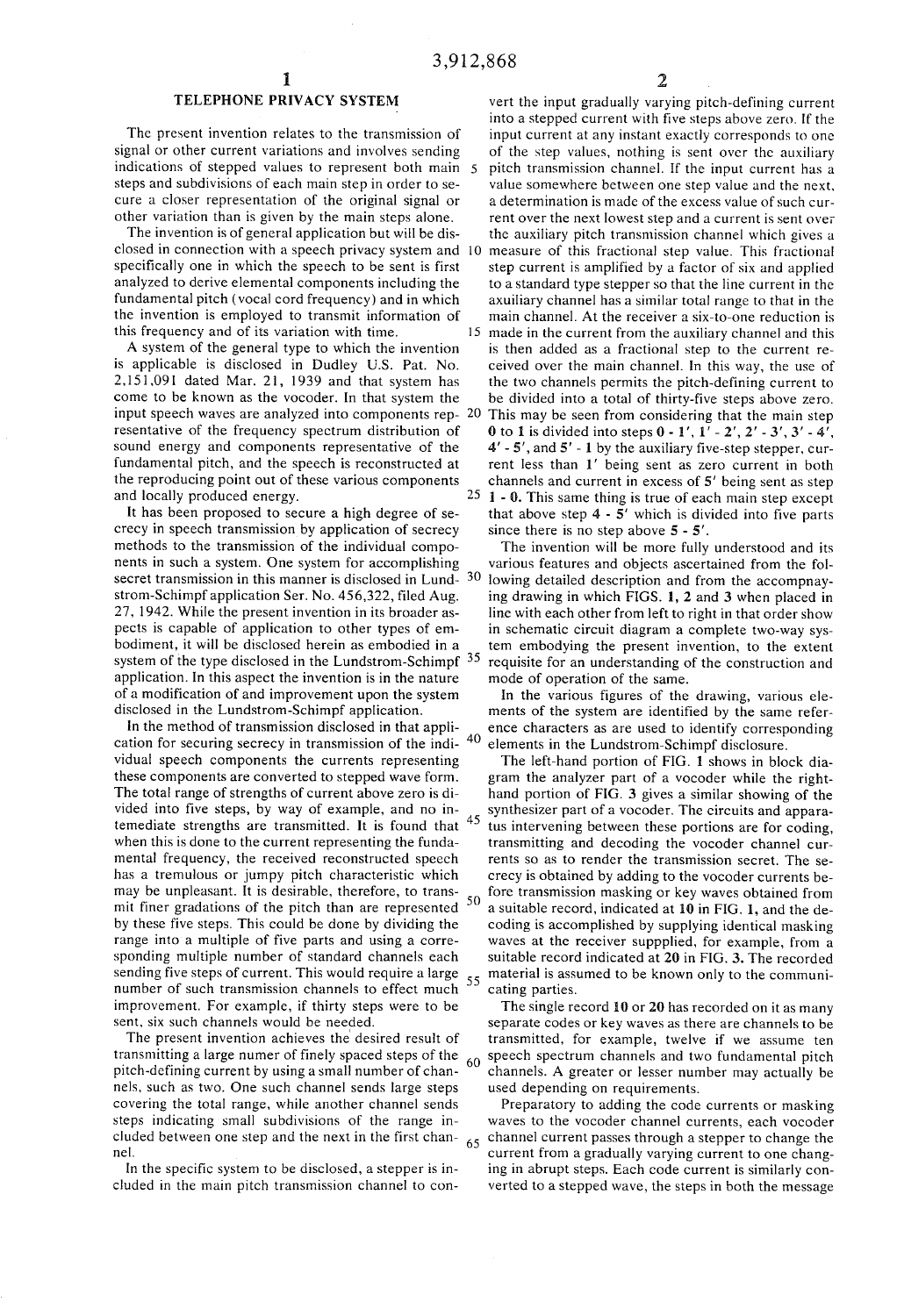and code currents being similarly timed so as to coin cide with each other. Thus, the summation current is also a stepped wave in which the total step value is equal to the sum of the message and code at the corre sponding instant. This summation wave is then put 5 through a reentry circuit to bring its total amplitude range down to the range represented by the signal alone, signal referring, of course, to the vocoder chan nel current. This is the range actually transmitted. The the key at the receiving end. The channels are multi plexed together on different carrier frequencies for transmission over a common medium.

At the receiver, a reverse operation takes place, the key supplied from the record 20 being first combined 15 with the received secret message currents (after both message and key currents have been put through step pers) and reentry is made to restore the vocoder signals to their true form. Since an inversion was made before transmission, an inversion is necessary also at the re- 20 ceiver to restore the signals to proper form. With this brief over-all description as introduction, a more de tailed description of the various parts of the system will now be given.

A speech input, such as a microphone, is shown at  $11^{-25}$ leading through equalizer 12 to a branch point. Branch 13 is the fundamental pitch channel and leads through band-pass filter 14, to further circuit elements to be de scribed in detail later on. The rest of the analyzer com prises a group of channels, of which there may be ten, 30 by way of example, each consisting of a band filter 18, rectifier 19 and low-pass filter 21. Filters 18 have dif ferent pass bands for subdividing the speech band into relatively narrow bands.

amplification of all of the spectrum channel currents and since they comprise frequencies including direct current (zero frequency) and extending to about 25 cy cles, magnetic amplifiers can advantageously be used. For this purpose a 2-kilocycle source of waves, shown <sup>40</sup> at 23, is used with its output carefully regulated by suit able means to a constant value and thoroughly filtered to remove harmonics. This wave is put through wind ings on magnetic cores, as illustrated in the Lundstrom~ Schimpf disclosure, with other windings leading to the  $45$ output circuit, the windings being arranged to be bal anced when there is no signal input so that none of the 2-kilocycle wave or its harmonics then gets into the output circuit 24. A signal winding included in the out put circuit from filter 21 surrounds both cores and unbalances the circuit in proportion to amplitude of the input signal to let through a corresponding amount of the double frequency (4-kilocycle) which is the princi pal component. It is not necessary to rectify the waves 55 in circuit 24 since the varying amplitude 4~kilocycle wave is well suited as input to the message stepper. It will be clear that one source of 2-kilocycle wave supplies all of the vocoder channels and that each channel includes a similar amplifier,

The fundamental pitch channel 13 with which the present invention is more particularly concerned in cludes a pitch derivation circuit 250 comprising suit able rectifying, frequency measuring and purifying cir cuits and filter, as disclosed more fully in the Lundstrom-Schimpf disclosre or in the Dudley patent, for producing a direct current of slowly varying amplitude, the instantaneous value of which is a direct measure of

output is also inverted in order to facilitate removing 10 to overcome the bias on tube 251 derived from battery the instantaneous vocal cord frequency. This current is applied first to a compressing circuit consisting of diode 25l and associated resistances the purpose of which is to develop across resistor 252 a voltage which varies nearly uniformly with changes in fundamental frequency in the more essential range, such as 80 cycles to 220 cycles, but which is only slightly affected by fre quencies lower than 80 cycles. These lower frequencies produce only a small current in circuit 13, insufficient 253. Under these circumstances the diode impedance is very high and only a small fraction of the voltage from circuit 13 appears across resistor 252 because of the high resistance 249 shunted across diode 251. For currents in circuit 13 stronger than that corresponding to a fundamental pitch of about 80 cycles the diode bias is overcome, the diode resistance falls to a low value, and a much larger fraction of the voltage in cir cuit 13 appears across resistor 252. This gives a rela tively steep slope to the input-output characteristic of the compressor circuit over the range corresponding to fundamental frequencies of 80 to 220 cycles.

The voltage developed across resistor 252 is applied to the mid-points of the windings of a double-balanced copperoxide modulator 254 of known type for modu lating 2-kilocycle waves from source 23 and producing output waves of this frequency varying in amplitude in accordance with the voltage across resistor 252. The hybrid coil 255 leads to two conjugate branches 256 and 257. The former branch leads to the main stepper shown while the latter leads to a rectifier 258 and com parison circuit 259.

The main stepper comprises, specifically, five gas filled tubes 27, 28, 29, 30 and 31 having grids con It is desirable at this point to introduce a rather large <sup>35</sup> nected to graduated points along potentiometer resistances 32 bridged across circuit 24'. By means of an ex citing and bias control circuit to be described at a later point, the grids and plates of these tubes have applied to them rectangular voltages. The common grid lead 33a has applied to it a voltage which is 21.5 volts nega tive with respect to the cathodes for l millisecond and is then 130 volts negative with respect to the cathodes for 19 milliseconds. The common cathode lead 34 has a voltage of 150 volts negative with respect to ground, applied to it all the time except for 2-millisceond inter ruptions which are for the purpose of restoring the stepper tubes to normal approximately every 20 milli seconds for a brief instant. The interruption of the cath ode supply comes just before the grids are driven in the positive direction. The grids are driven in the positive direction with respect to the cathode so as to allow the stepper tubes to be triggered provided there is a signal present in circuit 256, and the number of tubes that are triggered depends upon the peak amplitude of the sig nal in the circuit 256 in the l-millisecond interval when the grid is driven in the positive direction. Immediately thereafter the grids are driven highly negative relative to the cathodes so that the signal in circuit 256 no longer has any control over the tube discharge. In this 60 way the stepper tubes sample the signal current for an interval and if the signal has sufficient amplitude one or more tubes break down depending on the signal peak amplitude in that interval. The tubes broken down re main so until their plate supply voltage is interrupted after 19 milliseconds, They then restore momentarily and if the signal amplitude has changed in the mean time, a greater or lesser number of tubes break down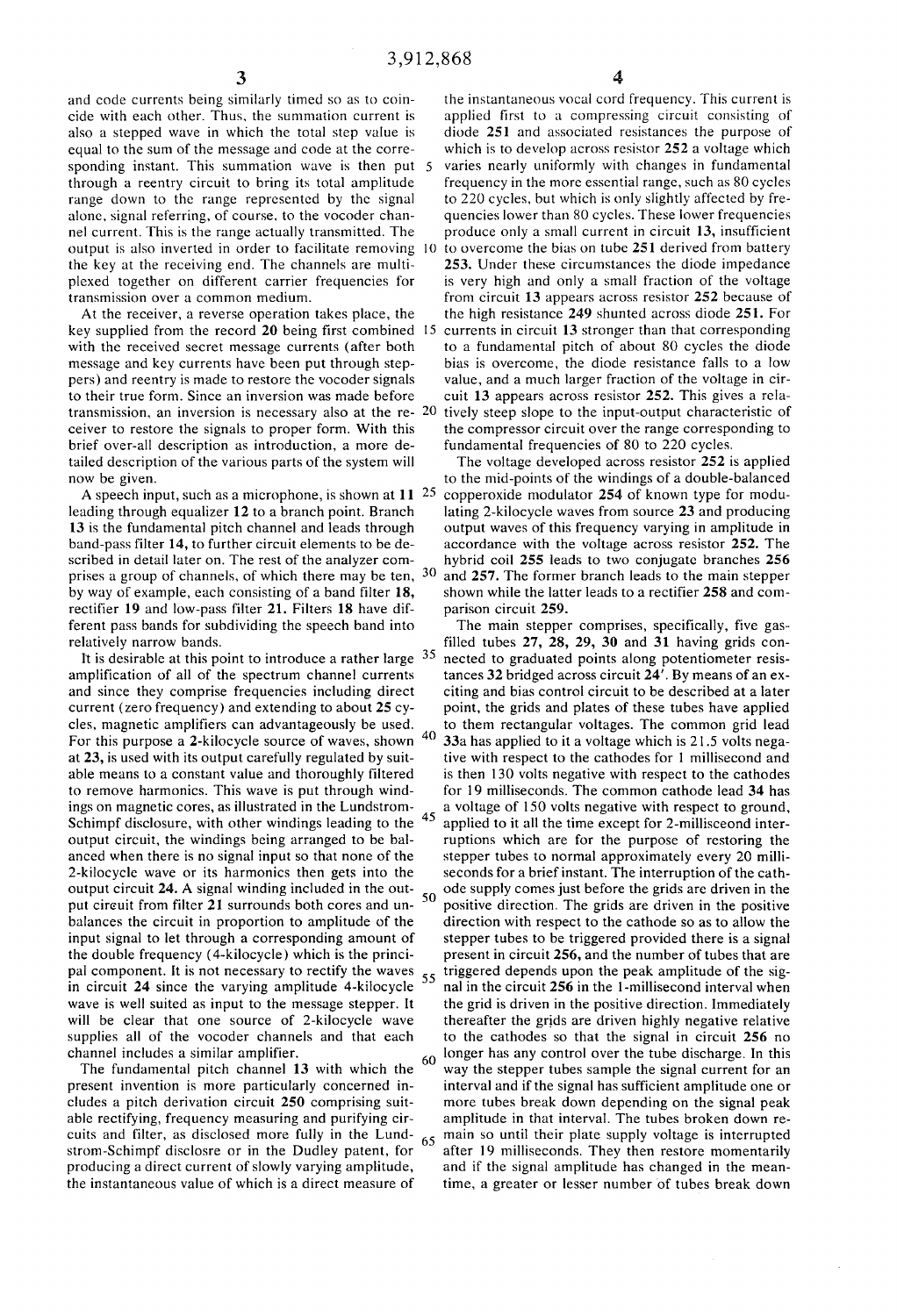upon the next l-millisceond exposure. The currents in the various tubes of the stepper flow through individual plate resistors 36 and return to the plate supply source through common resistor 35 and ground. The current through 35 is, therefore, the sum of the currents through the tubes that are broken down at any one time and the voltage developed across resistor 35 is propor tional to the signal amplitude at the sampling times and remains constant between sampling times. Further, the the signal by properly proportioning the resistances 36 in series with plates of the stepper tubes.

A part of the voltage drop across resistor 35 is ap plied by way of conductor 260 to a point in the grid cir rectified output from tube 258. This latter output is put through an attenuating and smoothing circuit 262 to bring it to the proper level for comparison with the out put of the stepper. The voltage applied from conductor 20<br>260 tands to make the unner grid of tube 261 negative 20 260 tends to make the upper grid of tube 261 negative while the voltage applied through circuit 262 tends to make the same grid positive. If both voltages are ex actly equal, it is known that the input voltage applied to the stepper is exactly equal to one of the main steps  $25$ of voltage into which the voltage is to be divided and that there is no excess or left-over voltage to be applied to the second transmission channel which transmits only the intermediate values between the main steps. The reason for using a symmetrical tube 261 is to facili tate balancing for zero input and to permit zero differ ence of potential to appear across the outer terminals of resistor 263 when zero input voltage is applied to the upper grid. \*

If the voltage applied to the input of the stepper lies 35 between two step values, the upper grid of tube 261 is driven positive a corresponding amount since the volt age received through the path 262 and applied to the grid exceeds by a definite amount the voltage returned from the output of the main stepper over lead 260. The resulting voltage appearing across resistor 263 has been amplified by a suitable factor and is applied to modula tor 264 which may be of the same type as modulator 254, the 2-kilocycle wave being derived from source 23' which may be the same as source 23. The output 45 of modulator 264 is amplified and then impressed on the input of auxiliary stepper 265 which may be of the same type as the main stepper already described. The auxiliary stepper 265 has its grid bias controlled by lead 33b and the timing is such that this stepper is exposed  $50$ to the output of amplifier  $264'$  1 millisecond later than the time at which the main stepper is exposed to the voltage existing in circuit 24. This 1 millisecond gives the main stepper time to stabilize and establish steady output current in resistor 35 against which to compare <sup>55</sup> the current from circuit 262. There is a slight transmis sion delay in circuit 262 and this slight difference in ex posure times of the main and auxiliary steppers insures that the comparison is made between portions of the original input signal current existing at the same instant  $\ ^{60}$ of time. The size of the steps of current in the outputs of the main and auxiliary steppers may be the same.

It will be understood that each spectrum channel has a message stepper following the magnetic amplifier 22 65 of the particular channel as in the Lundstrom-Schimpf disclosure, and that each of the steppers, including the main and auxiliary steppers described above for the

pitch channels, is accompanied by a key stepper termi nating in an output resistor 45 in each case.

The key currents for all of the various key steppers are derived from record 10 as in the Lundstrom Schimpf disclosure, the various key currents being sep arated by respective filters 40 each selective of a differ ent key frequency.

The steppers all derive their cathode impulses from a common cathode impulser 104. There is a common voltage developed across 35 is made proportional to  $10$  grid impulser 95*a* for all of the key and message steppers and a second grid impulser 95b for the main and auxiliary steppers in the fundamental frequency trans mission channels. These are in turn operated from an exciter all of which may be as disclosed in detail in the cuit of symmetrical tube 261 for comparison with the <sup>15</sup> Lundstrom-Schimpf application. As disclosed in that application, the grids of the key steppers and message steppers are driven in the positive direction relative to their cathodes for a period of2 milliseconds out of each 20 milliseconds and are driven negative beyond cut-off for the remaining 18 milliseconds. The voltage on leads 33 and 33a is shifted in the positive direction at the same instant and this voltage is left on lead 33 for 2 mil liseconds but on lead 33a for only 1 millisecond. At the time this voltage is removed from lead  $33a$  an exposure bias is applied to lead  $33b$  for 1 millisecond. These times are readily determined by means of condenser~ resistance phase~shifting combinations and pairs of pentode tubes in the exciter in the same manner as is shown in detail in the Lundstrom-Schimpf disclosure, 30 the only changes required being in duplicating ele ments or varying proportions of parts in obvious man ner. In the present case the SO-cycle input wave for the exciter is derived from a trace on the record 10. It may be recorded as a 50-cycle wave or as a convenient mul tiple of 50 cycles in which latter case in addition to the 50-cycle filter  $266$  there would be a subharmonic generator 267 for deriving the SO-cycle wave from the wave of higher frequency selected by filter 268 from the reproducer output current.

The output of each message stepper is added to the output of the companion key stepper by use of the re sistance bridges 46,47 and 51,52 in the manner de scribed in connection with FIG. 7 of the Lundstrom Schimpf application and the addition currents, after re entry, are applied to respective magnetic amplifiers 207 followed by output steppers as there more fully de scribed. In the present case, however, a specifically dif ferent type of reentry circuit is disclosed for illustration and a different inversion circuit is shown although the corresponding parts of the Lundstrom-Schimpf appli cation could be used herein also if desired. In fact, the channels beginning with the message and key steppers could be the same as in the Lundstrom-Schimpf disclo sure until we come to the output side of the output steppers in the receiving station, there being in the present case an additional channel on account of the use of two pitch channels in place of the one shown in the Lundstrom-Schimpf disclosure.

In the present disclosure the reentry circuit com prises a gas-filled tube 270 and associated circuits. A pulsing plate supply is derived for this tube from plate impulser 271 controlled in turn from the 50-cycle cur rent obtained from the record, through phase shifter 272 (if found necessary) and exciter 273. This plate im pulser with its exciter is, in general, similar to the grid impulsers and exciters disclosed in detail in the Lund strom-Schimpf application and the timing is so con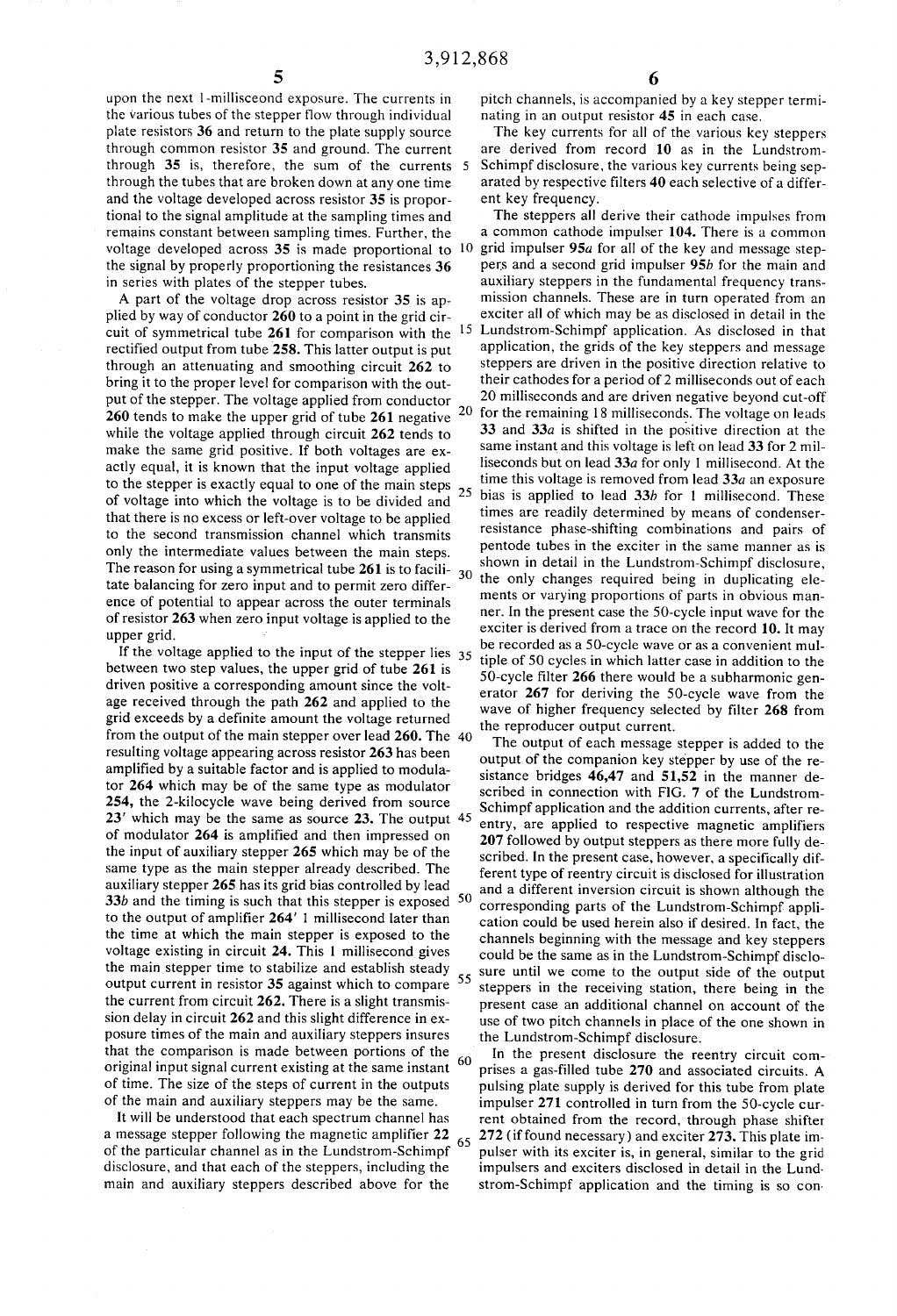trolled that the plate lead 274 is driven positive 150 volts a few milliseconds after the message and key step pers tire and just before the output steppers fire, and the positive voltage is kept on the plate lead 274 until just prior to the time the cathode voltage of the main 5 or message and key steppers is reduced to zero. At this time the voltage in the plate lead 274 is reduced to zero.

The grid of tube 270 is biased positive from battery gether with large resistance 277 and the resistance bridges 51, 52 and 46,47 leading to grounds at the out puts of the main and key steppers. The bias is such that the tube 270 fires when there is no input received from fifth step (message plus key). When the message plus key currents amount to six steps, the bias on tube 270 is reduced to too low a value to permit the tube to fire and for input currents corresponding to steps 6 to 10, inclusive, the tube 270 does not fire.

When the tube 270 is passing current, its plate is at  $+15$  volts and this will send a current of  $+1$  unit (corresponding to one step in terms of the input to the mag netic amplifier and output stepper) into the magnetic amplifier 207. The resistance 280 is adjusted so that the  $25$ battery 281 sends current equal to  $+4$  units into the magnetic amplifier. With zero current from the main and key steppers, therefore, there will be an input of  $+5$ units into the magnetic amplifier and output stepper. In this way, inversion takes place, meaning as in the Lund strom-Schimpf application, that the lowest steps are transmitted at highest level and the largest steps at low~ est level. Similarly, if one unit of current is received from the main and key steppers. this subtracts from the  $+5$  units total derived from the plate of tube 270 and  $35$ battery 281, giving +4 units to be impressed on the magnetic amplifier.

For input current corresponding to steps 6 to 10, in clusive, tube 270 does not fire, as already noted, and for this condition resistance 282 is adjusted to send  $+7^{-40}$ units into the magnetic amplifier. As before, battery  $281$  sends  $+4$  units into the magnetic amplifier, making a total of +11 units, but actually the current is at no time greater than  $+5$  since the output of the main and 45 key steppers, for steps 6 to 10 as assumed, is always  $-6$ or a still greater negative amount. If the output from the steppers is  $-6$ , a current of  $+5$  is applied to the magnetic amplifier and if the stepper output is successively  $-7, -8, -9$  and  $-10$  the current into the amplifier is  $50$ successively  $+4$ ,  $+3$ ,  $+2$  and  $+1$ .

Similar reentry and inverting circuits are shown in each of the other channels. Following the output step pers are the frequency modulators and band filters 153 leading to the transmission line or channel 154.

At the receiving station band filters  $155$  separate out  $55$ the different channel waves and apply them to the fre quency demodulators 156. The message and key step pers coming next are the same as those of FIG. 1 al ready described. The reentry circuits and output step 60 pers are likewise the same as those described in con nection with the transmitting station.

At the receiving station it is necessary to recombine the currents sent over two pitch transmission channels so that they will together produce a resultant which is as far as possible a true measure of the pitch. Since the pitch wave was resolved at the transmitter into coarse and fine steps and the fine steps were amplified to have 65

275 and from an adjustable slider on resistance 276 to-10 the currents add in the ratio of 6 to 1 and the fractional the same levels as the coarse steps for transmission pur poses. it is necessary to reduce the amplitudes of the currents representing the fine steps to their proper rela tive value for recombination with the coarse steps. This is done by the use of resistances 284 and 285 of proper value in the output of the output steppers. Resistance 285 has a value about six times as great as resistance 284 so that when the outputs of the steppers are con nected together through these individual resistances values of the steps transmitted through the second channel are restored.

the steppers and for all inputs up to and including the  $15$  then amplified at 287 and rectified at 288. One reason 20 The added currents are impressed on the modulator 286 where they modulate a 2-kilocycle wave which is for this procedure is to invert the negative current in the outputs of the steppers into a current which makes the upper terminal of resistor 289 positive for proper control of the speech synthesizer. Another reason is to amplify these currents to the proper level. The rectified current is sent through low-pass filter 290 and from this point on the apparatus consists of the well-known vo coder synthesizing equipment for generating a tone wave rich in harmonics in source 172 and a continuous spectrum wave in noise source 173 and switching one or the other of these waves into the circuit leading to the variable gain amplifiers 175 of each of the spectrum channels of the synthesizer, one only of which is illus trated. The reconstructed pitch-representing current also controls the pitch of the tone waves generated at 172 from instant to instant and because of the use of the two pitch channels of the present invention this control over the generated tone waves is much more complete than if only a single stepped wave and single transmission channel therefor were used.

> The invention is not to be construed as limited to the specific circuits disclosed nor to the magnitudes mentioned, since these are for illustration.

What is claimed is:

1. In a system for transmitting indications of an elec trical quantity of varying magnitude, means to transmit indications in the form of stepped values each corre sponding approximately to the magnitude of the quan tity at the corresponding time, means to compare the respective stepped values against the true values of the quantity to determine the residues of the true values over and above said stepped values in each case, and means to separately transmit indications of said resi dues.

2. In a system for transmitting indications of the mag nitude of a varying electrical quantity, means to trans mit one indication for magnitudes between a lower lim iting value and an upper limiting value representing one range of magnitudes, and other indications for magni tudes in respective equal ranges between respectively other limiting values, and means to compare the trans mitted with the quantity to derive a further indication of the excess of the actual magnitude of the quantity over that represented by said one of said indications and means for transmitting said further indication si multaneously with said one or other indication.

3. In a system for transmitting indications of the mag nitude of a varying electrical quantity, means compris ing differently biased tubes to subdivide the total range of variation of such quantity into a given number of contiguous ranges, means to transmit over one comm u nication channel an indication that the magnitude of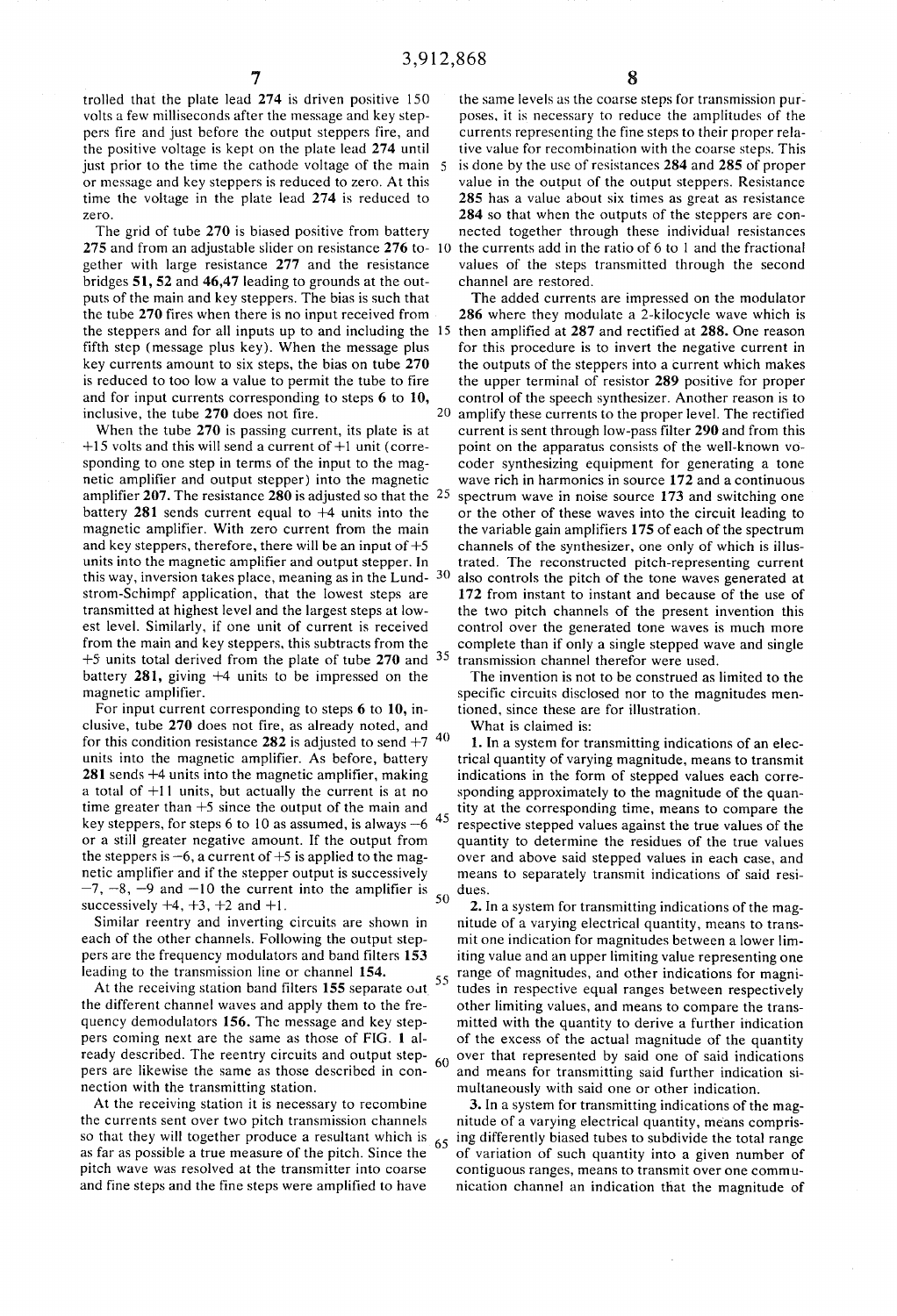the quantity is within a certain one of said ranges, means comprising differently biased tubes to subdivide each of said ranges into a given number of subranges and means to transmit over another communication channel an indication that the magnitude of the quan- 5 tity is within a certain one of said subranges.

4. In combination, a circuit carrying a gradually varying current, a plurality of marginally operating devices selectively operated by such current in accordance with the instantaneous strength of the current, means 10 to subject said devices periodically to the control of said current to cause a different number of the devices to be operated at one time depending upon the instantaneous strength of the current, means to determine the excess of the current strength over the smallest strength 15 the output of said stepper from said pitchrequired to operate the device responding to the greatest strength of current at any instant, a second plurality of marginally operating devices selectively operated by such excess current in accordance with its strength, means to subject said second plurality of devices peri- 20 odically to the control of said excess current to cause a different number of the second plurality of devices to be operated at one time depending upon the instantaneous value of such excess current and means to transmit indications identifying the operated devices of said 25 pluralities of devices.

5. A combination according to claim 4 including means operating in response to the transmitted indications to produce a first current having a strength determined by the number of the devices of the first- 30 mentioned plurality that are operated at one time, and a second current having a strength determined by the number of the devices of the second plurality that are operated at the same time, and means to add together the first and second currents to reproduce a current 35 substantially corresponding to the current carried by said circuit.

6. In a speech transmission system including an analyzer for resolving input speech waves into their elemental components including as one component a cur- 40 rent representative of the fundamental pitch, means to transform said current into stepped form, means to determine the difference between any step value and the true value of the current, means to transform said difference value into a current of stepped form, and 45 means to transmit both of said currents of stepped form to a reproducing point.

7. In a speech transmission system including an analyzer for resolving input speech waves into their elemental components including as one component a current respresentative of the fundamental pitch, a first and second transmission channel, means to transmit over said first channel a current varying in abrupt steps, each step respresentative of the approximate instantaneous value of said current respresentative of the fundamental pitch, and means to transmit over said second transmission channel a current varying in abrupt steps, each step representative of a fractional part of one of the steps of current transmitted over said first channel 60 and together with the current transmitted over said first channel giving a closer approximation to the instantaneous value of said current respresentative of the fundamental pitch.

8. In a system of transmission, means to derive from 65 speech waves a wave representative of the fundamental pitch of the speech, means comprising a plurality of separate transmission channels for transmitting indica-

tions of said fundamental pitch to a distance, means to produce from said wave a current of stepped form representing coarse subdivisions of the amplitude of said wave and to transmit said current over one channel, means to compare said current of stepped form with said wave to determine the difference between each step value and the true value of amplitude of said wave, and means to transmit indications of said difference value over another channel.

9. In a system for transmitting indications of the fundamental pitch of speech waves, means to derive from the speech waves a current representative of the fundamental pitch, a stepper for converting such current to stepped form, means to subtract a current derived from

representative current, a stepper for converting the difference current to stepped form and means to transmit said two currents of stepped form over respective transmission channels.

10. In a speech privacy system, a circuit for deriving in the form of a gradually varying current wave a measure of the fundamental pitch of the speech waves varying with time, means to produce a stepped wave approximating in wave form to said gradually varying current wave, means to derive a wave which represents at all instants the difference between said stepped wave and said gradually varying wave, means to produce a stepped wave approximating in wave form to said difference wave, means to combine a separate key wave with each of said stepped waves, and means to transmit the combination waves to a distance.

11. The invention defined in claim 10, including means to receive the transmitted waves, means to combine with each a separate key wave respectively similar to the first-mentioned key waves to recover the stepped waves, and means to add the second-mentioned stepped waves to the first-mentioned stepped waves to recover a wave which is a close approximation to said gradually varying wave.

12. In a signaling system for transmitting signals of varying amplitude, means to sample the signal at periodic intervals to determine its instantaneous amplitude, said sampling means producing an output current which varies in magnitude in definite steps corresponding approximately to the true value of the signal at the instant of sampling, means to transmit indications of said current magnitudes, means to determine the residue of signal over and above the value represented by said current for each sampling time, means to produce 50 a second output current varying in the same sized steps as said first-mentioned output current and representing to a close approximation the true value of said residue. and means for transmitting indications of the magnitudes of said second output current.

13. The invention as claimed in claim 12 including means to produce separate key currents each having the same total range of magnitudes as said firstmentioned and second-mentioned currents each key current varying in steps in highly irregular manner, means to combine one of said key currents with said first-mentioned currents and means to combine the second key currents with said second-mentioned currents, for transmission.

14. In a signalling system, an incoming channel, a plurality of outgoing channels, means to receive electrical signals over said incoming channel, means to make a coarse subdivision of said signals into relatively large